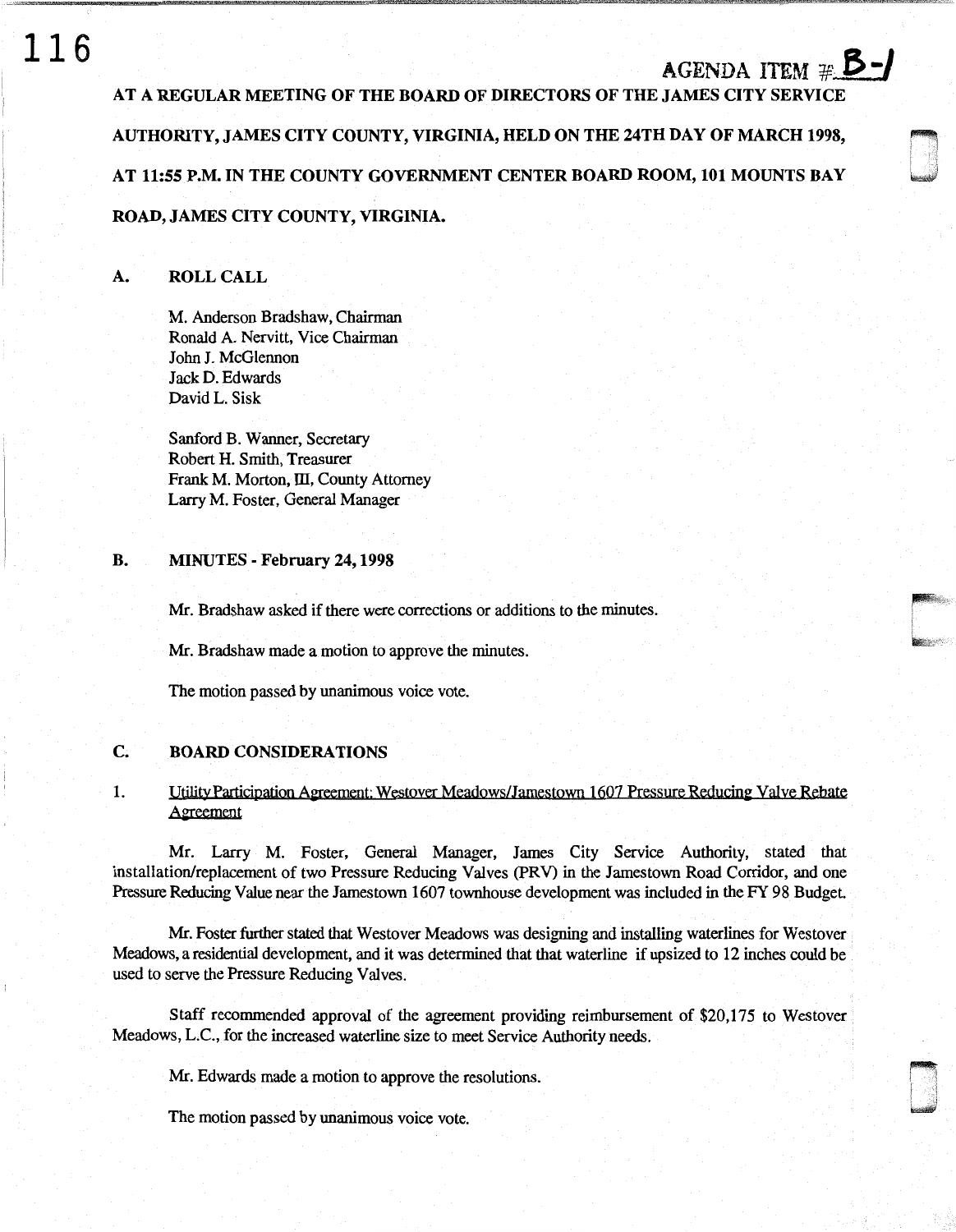## UTILITY PARTICIPATION AGREEMENT

#### JAMESTOWN 1607 - PRESSURE REDUCING VALVE

- WHEREAS, the James City Service Authority (JCSA) intends to install a Pressure Reducing Valve (PRV) and associated waterline adjacent to the Westover Meadows; and
- WHEREAS, Westover Meadows, L.C., is installing the necessary infrastructure to serve the Westover Meadows development adjacent to the proposed Pressure Reducing Valve; and
- WHEREAS, the JCSA has determined that increasing the waterline size in the Westover Meadows project will serve the proposed PRV and avoid the additional costs for installing additional waterline to serve the Pressure Reducing Valve; and
- WHEREAS, the JCSA and Westover Meadows, L.C., have agreed that the differential in the costs of installing an eight-inch waterline to serve Westover Meadows and 12-inch waterline necessary to serve the PRV project is \$20,175.
- NOW, THEREFORE, BE IT RESOLVED that the Board of Directors, James City Service Authority, James City County, Virginia, shall reimburse the difference of \$20,175 to Westover Meadows, L.C., in accordance with Section 29-1 (a) of the James City Service Authority's Regulations Governing Utility Service.

#### RESOLUTION

#### JAMESTOWN 1607 - PRESSURE REDUCING VALVE REBATE AGREEMENT

- WHEREAS, the James City Service Authority (JCSA) intends to install a Pressure Reducing Valve (PRV) adjacent to the Westover Meadows, L.C., development; and
- WHEREAS, Westover Meadows, L.C., is being developed immediately adjacent to the proposed PRV; and
- WHEREAS, Westover Meadows, L.C., has agreed to increase the size of the waterline serving Westover Meadows to support the PRV project; and
- WHEREAS, the additional costs to upsize the waterline to meet the JCSA's needs have been determined to be\$20,175.
- NOW, THEREFORE, BE IT RESOLVED that the Board of Directors, James City Service Authority, James City County, Virginia, authorize its Chairman to sign a Memorandum of Agreement providing the terms for reimbursing Westover Meadows, L.C., for the cost of upsizing the waterline.

#### 2. Bid Award - Winston Terrace

:i

Mr. Foster stated that specifications for replacement of the water system serving Winston Terrace and to interconnect water systems in James City County currently served by the City of Williamsburg had been advertised, and the lowest responsive bidder, Current Construction, Inc., submitted a bid for \$326,537.

Staff recommended approval of the bid award.